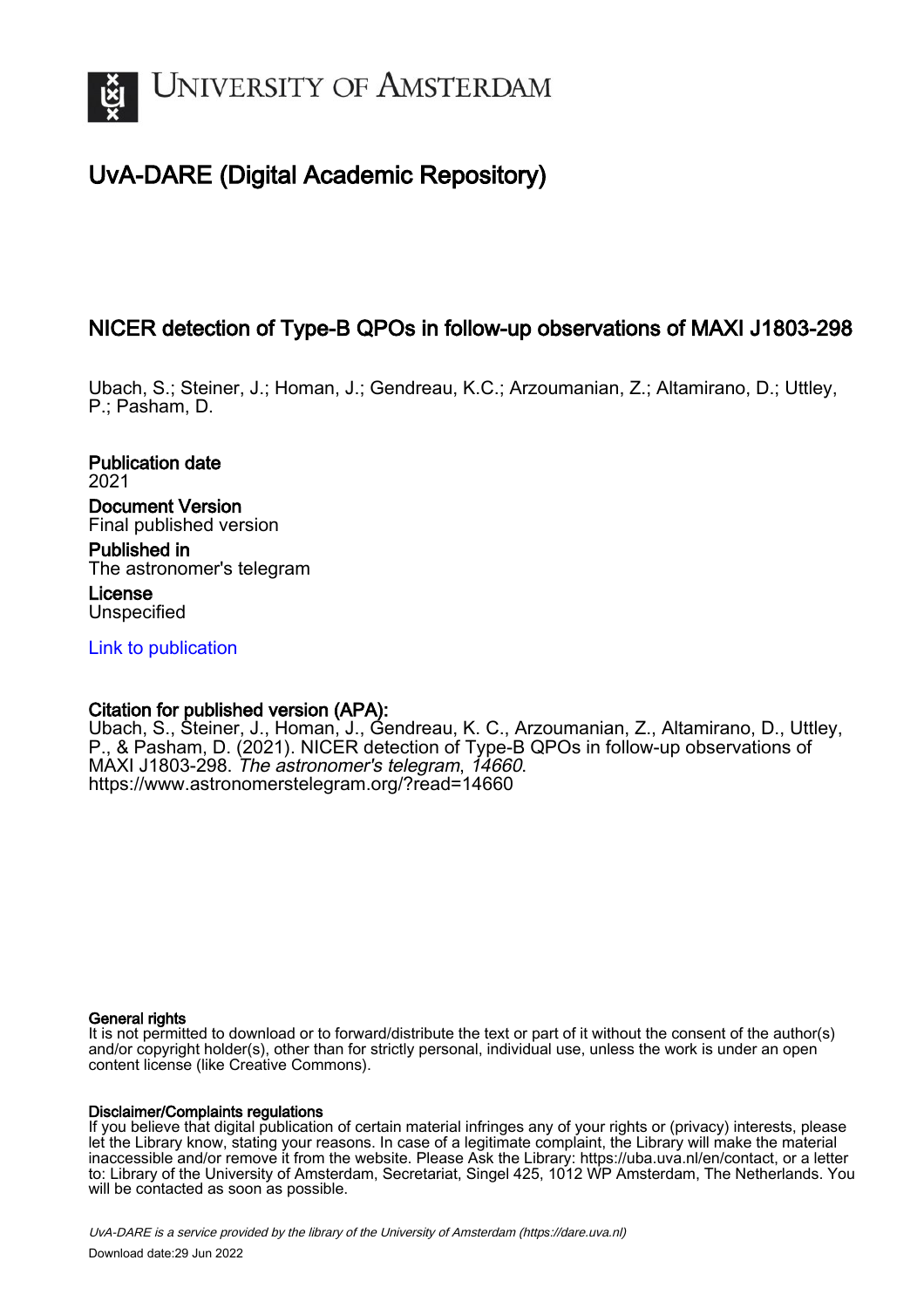<span id="page-1-0"></span>

#### Thanks to Patrons, The Astronomer's Telegram is free to read, free to publish and always will be. Thank you.

## [ [Previous](https://www.astronomerstelegram.org/?read=14659) | [Next](https://www.astronomerstelegram.org/?read=14661) | **[ADS](https://ui.adsabs.harvard.edu/search/q=bibstem%3A%22ATel14660%22)** ]

# **NICER detection of Type-B QPOs in follow-up observations of MAXI J1803-298**

ATel #14660; *[S. Ubach \(SAO/CfA\), J. Steiner \(SAO/CfA\), J. Homan \(Eureka](mailto:santiago.ubach_ramirez@cfa.harvard.edu) [Scientific and SRON\), K. C. Gendreau \(NASA/GSFC\), Z. Arzoumanian](mailto:santiago.ubach_ramirez@cfa.harvard.edu) [\(NASA/GSFC\), D. Altamirano \(University of Southampton\), P. Uttley \(Amsterdam\),](mailto:santiago.ubach_ramirez@cfa.harvard.edu)*

## *[D. Pasham \(MIT\)](mailto:santiago.ubach_ramirez@cfa.harvard.edu)*

*on 25 May 2021; 20:14 UT*

*Distributed as an Instant Email Notice Transients Credential Certification: James F Steiner (jsteiner@cfa.harvard.edu)*

Subjects: X-ray, Black Hole, Transient

Referred to by ATel #: [14706](https://www.astronomerstelegram.org/?read=14706), [14994](https://www.astronomerstelegram.org/?read=14994)

### [Tweet](https://twitter.com/share?ref_src=twsrc%5Etfw)

Following the MAXI/GSC alert of the newly discovered X-ray transient MAXI J1803-298 (ATel [#1458](https://www.astronomerstelegram.org/?read=1458); see also ATels [#14588](https://www.astronomerstelegram.org/?read=14588), #[14591](https://www.astronomerstelegram.org/?read=14591), [#14594](https://www.astronomerstelegram.org/?read=14594), #[14597,](https://www.astronomerstelegram.org/?read=14597) [#14598](https://www.astronomerstelegram.org/?read=14598), [#14601](https://www.astronomerstelegram.org/?read=14601), [#14602](https://www.astronomerstelegram.org/?read=14602)) and subsequent to the observations reported in ATel [#14606](https://www.astronomerstelegram.org/?read=14606), the Neutron Star Interior Composition Explorer (NICER) has continued observing the outburst.

Since the last NICER report (ATel [#14606](https://www.astronomerstelegram.org/?read=14606)), NICER has monitored MAXI J1803-298 for an additional 57 ks over the time period May 18 17:58 UTC to May 25 11:24 UTC. No further X-ray dips have been seen. Midway through this recent interval, from May 21 onward, we detect the presence of a low-frequency Type-B QPO at ~6 Hz along with a broad sub-harmonic at ~3 Hz.

As an example, in the linked Figure, we present one representative 1.4 ks NICER observation. The 0.3-12 keV PDS continuum follows a broken power law and the QPO and its sub-harmonic have been fitted as two Lorentzian components. The fractional rms amplitude of the QPO and sub-harmonic in the example shown are, respectively, 1.8+/-0.3% and 1.5+/-0.3% at 90% confidence. The corresponding Q-factors are ~10 and  $\sim$ 2, respectively. Over the several days of monitoring, the fundamental frequency is variable, observed to move between ~6.5 Hz and ~5 Hz. The final few observations on May 24-25 show only intermittent presence of the QPO, perhaps indicating evolution in the source. This recent detection of a Type-B QPO reveals that the source has remained in an intermediate ''Steep Power Law'' (SPL) state for an extended period of time. We confirm this spectroscopically.

| <b>Related</b><br>NICER Detection of a<br>Transition to the Hard State<br>in MAXI J1803-298<br>14994<br>XB-NEWS optical monitoring<br>of MAXI J1803-298<br>14706<br>NICER detection of Type-B<br>QPOs in follow-up<br><b>observations of MAXI J1803-</b><br>A Disk Wind in the Black<br>Hole Candidate MAXI J1803-<br>14650<br>298<br>Detection of low-frequency<br>QPO in MAXI J1803-298 by<br>14630<br>Astro<br>AstroSat Observation of X-<br>ray Binary MAXI J1803-298<br>14629<br>MAXI/GSC observes a hard-<br>to-soft transition in MAXI<br>J1803-298<br>14627<br>Insight-HXMT detection of a<br>QPO in 1-150 keV in MAXI<br>14613<br>J1803-298<br><b>NuSTAR Observation of</b><br>14609<br>.<br>MAXI J1803-298 with<br>Periodic Dips<br>MeerKAT radio detection of<br>MAXI J1803-298<br><u> 14607</u><br><b>NICE</b><br>R detection of possibly<br>14606<br>periodic X-ray absorption<br>dips in MAXI J1803-298<br>NICER follow-up<br>14602<br>observations of MAXI J1803-<br>298<br><b>INTE</b><br>NTEGRAL/JEM-X detection<br>f MAXI J1803-298<br>14601<br>14598 |
|-------------------------------------------------------------------------------------------------------------------------------------------------------------------------------------------------------------------------------------------------------------------------------------------------------------------------------------------------------------------------------------------------------------------------------------------------------------------------------------------------------------------------------------------------------------------------------------------------------------------------------------------------------------------------------------------------------------------------------------------------------------------------------------------------------------------------------------------------------------------------------------------------------------------------------------------------------------------------------------------------------------------------------------------------------------------------|
|                                                                                                                                                                                                                                                                                                                                                                                                                                                                                                                                                                                                                                                                                                                                                                                                                                                                                                                                                                                                                                                                         |
|                                                                                                                                                                                                                                                                                                                                                                                                                                                                                                                                                                                                                                                                                                                                                                                                                                                                                                                                                                                                                                                                         |
|                                                                                                                                                                                                                                                                                                                                                                                                                                                                                                                                                                                                                                                                                                                                                                                                                                                                                                                                                                                                                                                                         |
|                                                                                                                                                                                                                                                                                                                                                                                                                                                                                                                                                                                                                                                                                                                                                                                                                                                                                                                                                                                                                                                                         |
|                                                                                                                                                                                                                                                                                                                                                                                                                                                                                                                                                                                                                                                                                                                                                                                                                                                                                                                                                                                                                                                                         |
|                                                                                                                                                                                                                                                                                                                                                                                                                                                                                                                                                                                                                                                                                                                                                                                                                                                                                                                                                                                                                                                                         |
|                                                                                                                                                                                                                                                                                                                                                                                                                                                                                                                                                                                                                                                                                                                                                                                                                                                                                                                                                                                                                                                                         |
|                                                                                                                                                                                                                                                                                                                                                                                                                                                                                                                                                                                                                                                                                                                                                                                                                                                                                                                                                                                                                                                                         |
|                                                                                                                                                                                                                                                                                                                                                                                                                                                                                                                                                                                                                                                                                                                                                                                                                                                                                                                                                                                                                                                                         |
|                                                                                                                                                                                                                                                                                                                                                                                                                                                                                                                                                                                                                                                                                                                                                                                                                                                                                                                                                                                                                                                                         |
|                                                                                                                                                                                                                                                                                                                                                                                                                                                                                                                                                                                                                                                                                                                                                                                                                                                                                                                                                                                                                                                                         |
|                                                                                                                                                                                                                                                                                                                                                                                                                                                                                                                                                                                                                                                                                                                                                                                                                                                                                                                                                                                                                                                                         |
|                                                                                                                                                                                                                                                                                                                                                                                                                                                                                                                                                                                                                                                                                                                                                                                                                                                                                                                                                                                                                                                                         |
| MAXI J1810-298 detected by<br>INTEGRAL at hard X-rays                                                                                                                                                                                                                                                                                                                                                                                                                                                                                                                                                                                                                                                                                                                                                                                                                                                                                                                                                                                                                   |
| SALT spectroscopy of the<br>14597<br>optical counterpart to MA)<br>₫<br>J1803-28                                                                                                                                                                                                                                                                                                                                                                                                                                                                                                                                                                                                                                                                                                                                                                                                                                                                                                                                                                                        |
| <b>Optical follow-up of MAXI</b><br>14594<br>J1803-298                                                                                                                                                                                                                                                                                                                                                                                                                                                                                                                                                                                                                                                                                                                                                                                                                                                                                                                                                                                                                  |
| Swift Detection of MAXI<br>J1803-298 including an<br>14591<br>optical counterpart                                                                                                                                                                                                                                                                                                                                                                                                                                                                                                                                                                                                                                                                                                                                                                                                                                                                                                                                                                                       |
| Correction to #14588<br>14589                                                                                                                                                                                                                                                                                                                                                                                                                                                                                                                                                                                                                                                                                                                                                                                                                                                                                                                                                                                                                                           |
| <b>NICER detection of the</b><br>n<br>14588<br>-ray transient MAXI J1803<br>298                                                                                                                                                                                                                                                                                                                                                                                                                                                                                                                                                                                                                                                                                                                                                                                                                                                                                                                                                                                         |
| <b>MAXI/GSC detection of</b><br>14587<br>new X-ray transient MAXI                                                                                                                                                                                                                                                                                                                                                                                                                                                                                                                                                                                                                                                                                                                                                                                                                                                                                                                                                                                                       |
| <b>Binary</b><br>period detected in<br>1458<br>lew SMC X-ray transient<br>XP18.3                                                                                                                                                                                                                                                                                                                                                                                                                                                                                                                                                                                                                                                                                                                                                                                                                                                                                                                                                                                        |